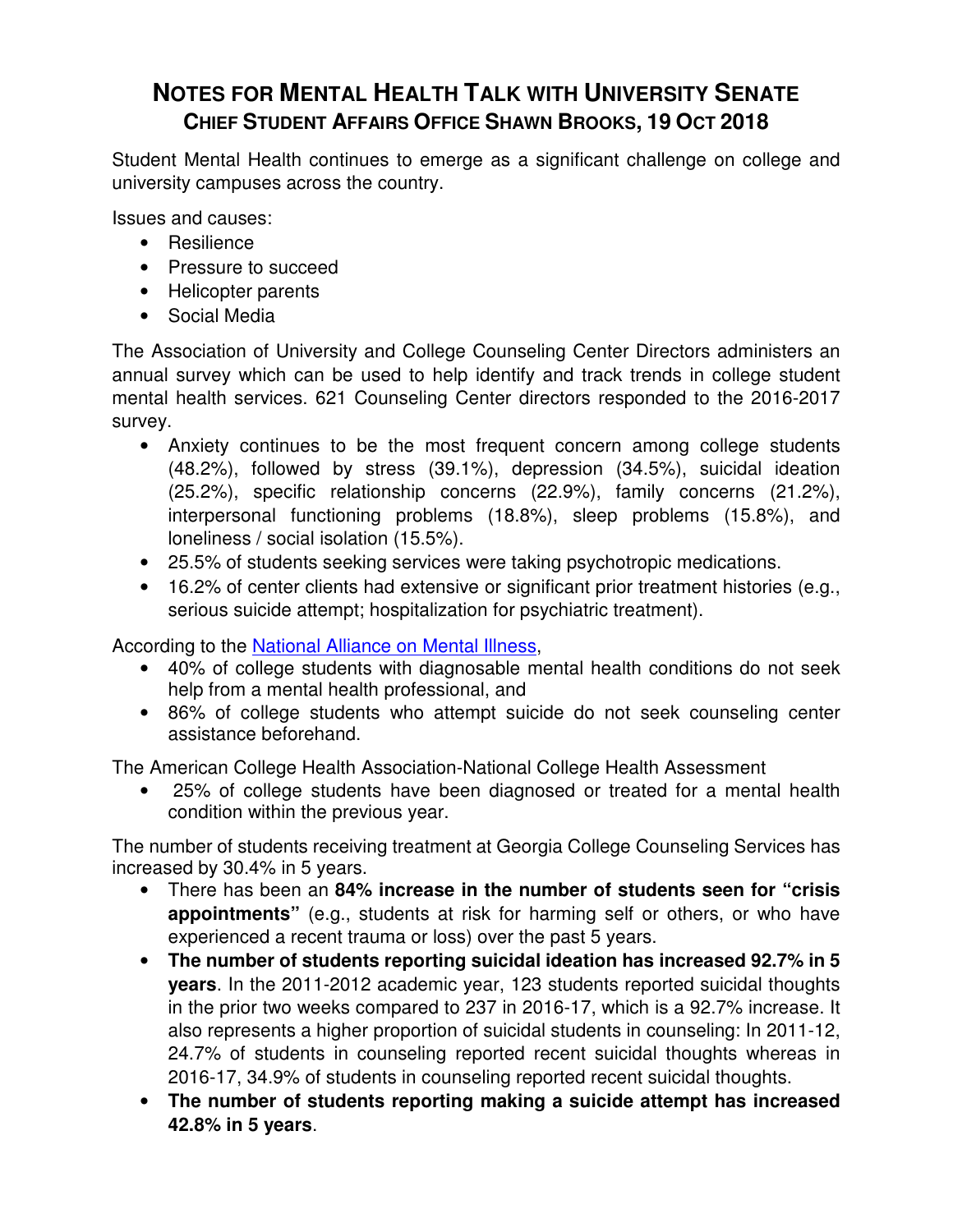- **The number of students reporting engaging in self-injury increased 66.7% in 5 years**.
- **The number of students reporting prior mental health treatment has increased 72.6% in 5 years**.
- **The number of students reporting a psychiatric hospitalization has increased 138.1% in 5 years**. In the 2011-2012 academic year, 21 students reported a psychiatric hospitalization compared to 50 in 2016-17, which is a 138.1% increase.
- The most common reasons for which students seek Counseling are depression and anxiety.
	- o When asked to state only one reason for seeking Counseling, students report the following:
		- **Anxiety 40.9%**
		- Depression 26.9%
		- Relationships 5%
		- **Family issues 5%**
		- Stress 4%
- 65% of Counseling Center Clients indicated that counseling had helped them remain in school, according to a recent survey of college counseling center directors. 64 percent stated that counseling helped improve their academic performance.

#### **CARE Team Crisis Assessment Response and Education**

- **Call 478-445-7475 (478-445-RISK) or click here to make report a concern to the CARE Team**
- Georgia College CARE Team offers support and assistance to anyone at GC who is concerned about an individual on campus. These concerns might be troubling behavior or potential threat to themselves or others. The individual may be a student, employee or visitor. The phone line is answered 24 hours per day, 7 days per week.
- In response, Student Affairs has the following measures in place:
	- o Threat Assessment Team
	- o Dean of Students
	- o Suicide Prevention Efforts
- In response to increased demand:
	- o Groups
	- o Referrals to community resources
	- o Exploring on-line and skype third-party provider assistance